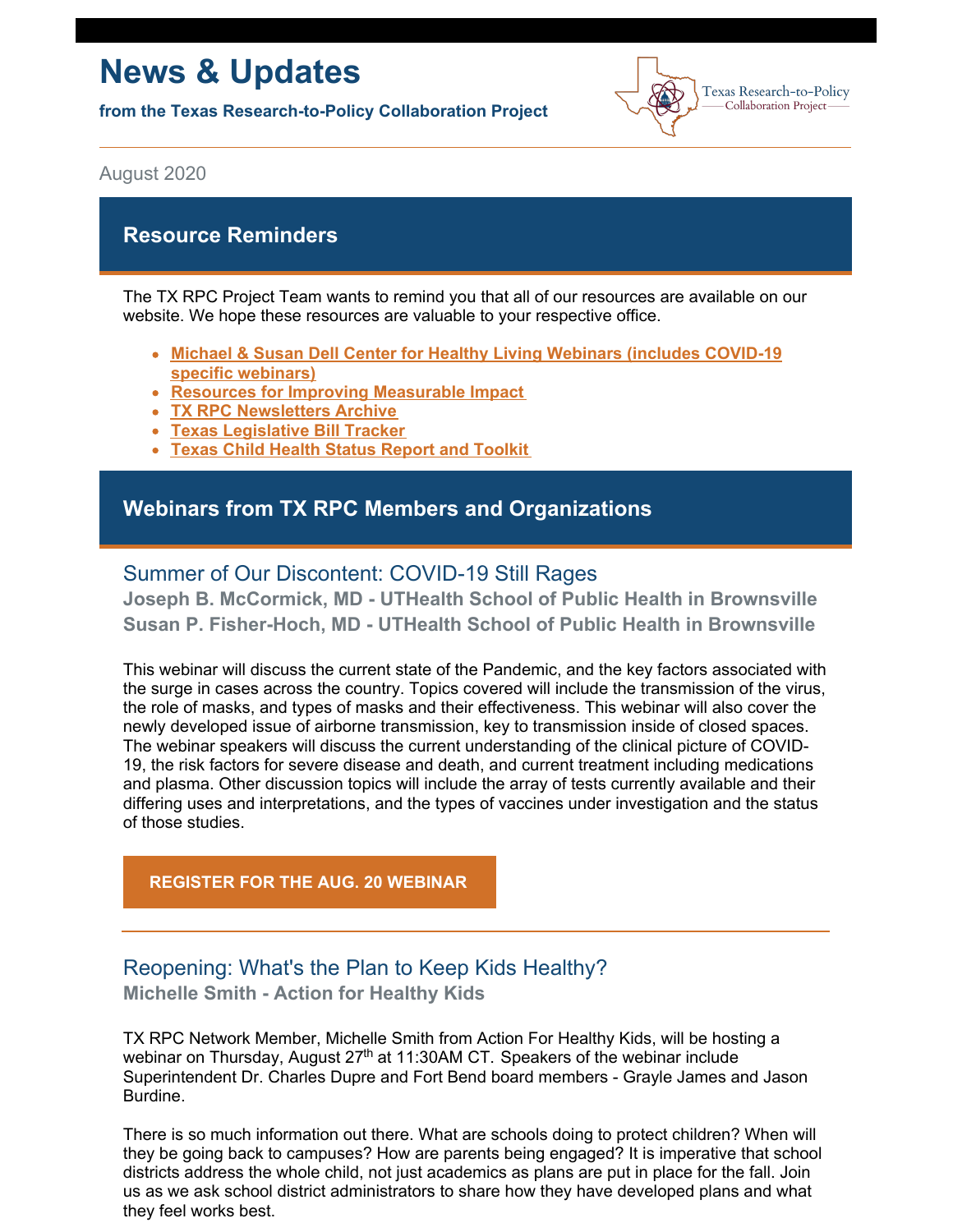## Meals to You: Addressing Child Hunger in the Age of COVID-19 **Jeremy K. Everett, M.Div. - Baylor University Elaine Waxman, PhD - Urban Institute**

Jeremy Everett, Executive Director at the Baylor University Collaborative on Hunger and Poverty, and Dr. Elaine Waxman, Senior Fellow at the Urban Institute, discussed the trends of child food insecurity prior to and during the pandemic within the larger context of American poverty. The speakers discussed creative ways organizations are developing scalable, mulisectoral responses to addressing the issue and how we might improve conditions for families this fall.

#### **Key Takeaways:**

- The pandemic has revealed marked racial and ethnic disparities in food insecurity and resource allotment, requiring proactive attention moving forward.
- Supplemental Nutrition Assistance Program (SNAP): Families First Act increased maximum SNAP allocations during the pandemic.
- Pandemic Electronic Benefits Transfer(P-EBT): Enabled states to enact emergency electronic benefits for children who lost access to free- or reduced-price meals due to school closures. 49 states have approved P-EBT.

#### **WATCH THE [RECORDING](https://sph.uth.edu/research/centers/dell/webinars/webinar.htm?id=7d164cb3-83cd-4056-aa56-8eb44d31f724)**

# **Highlights from TX RPC Members Conducting COVID-19 Research**

## Youth-Led Creative Expression Content to Prevent COVID-19 Across **Texas**

**Andrew Springer, DrPH - UTHealth School of Public Health in Austin**

Texas RPC Network Member, Dr. Springer, recently launched a Youth-Led Creative Expression Contest that encourages young Texans to artistically interpret and promote key practices for preventing the spread of COVID-19.

#### **Campaign Highlights:**

- This campaign is hosted by the UTHealth School of Public Health COVID-19 Communication Group which represents all six of the school's campuses and multiple community partners.
- The goal of this project is to engage young people in grades K-12 to develop creative communication materials that communities from across Texas can use free of charge to promote COVID-19 protective behaviors.
- The deadline to submit is Sunday, August 30th.
- Submission in all languages are welcome!

**CLICK HERE FOR CONTEST [INFORMATION](https://sph.uth.edu/landing/covid-youth/)**

#### Epidemiologist Answers COVID-19 Questions

**Catherine Troisi, PhD, MS - UTHealth School of Public Health in Houston**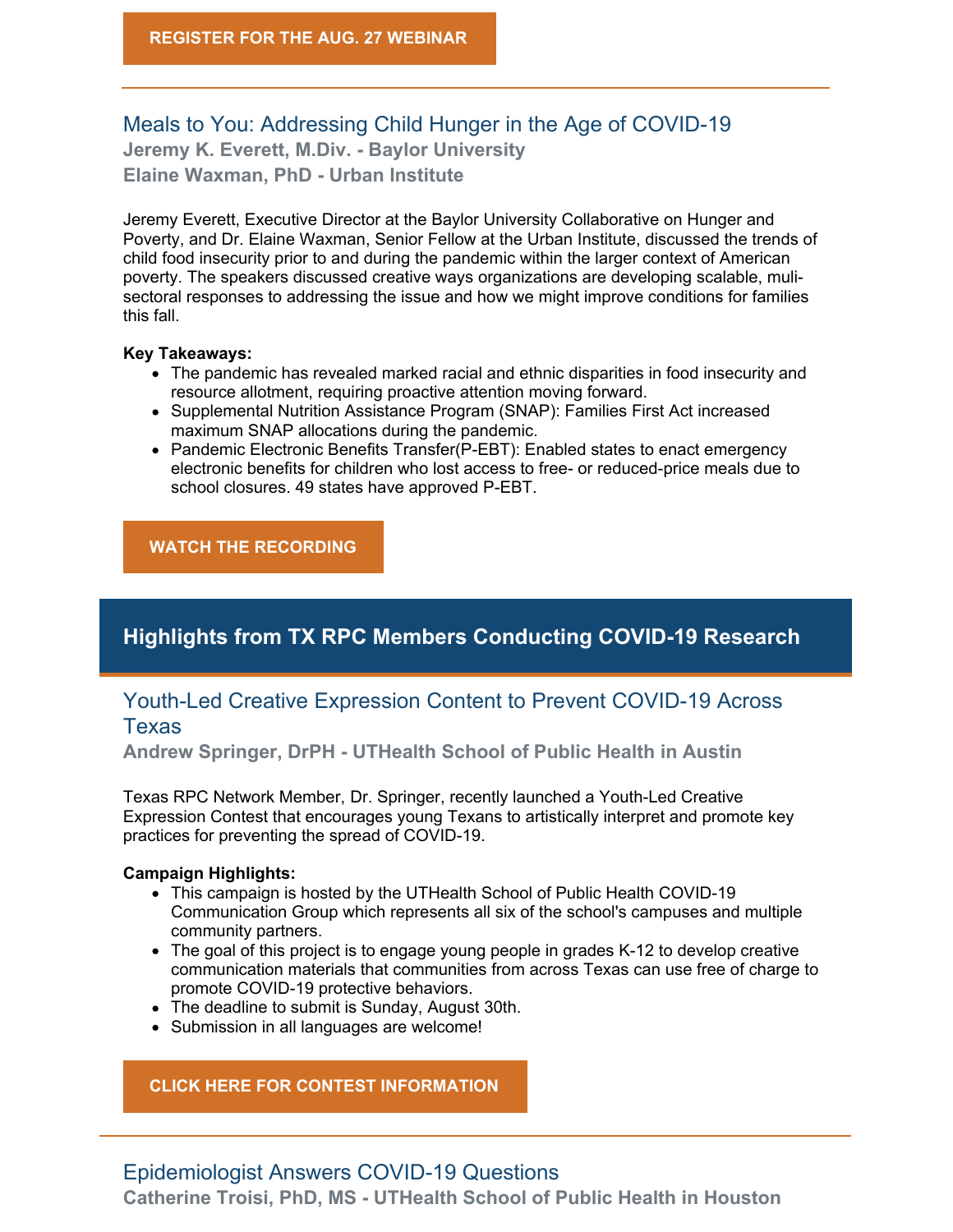Dr. Troisi regularly appears on the Q&A portion of the Thursday Houston Matters show. On the July 30 show, Dr. Troisi fielded listeners' questions about COVID-19.

#### **Q&A Highlights:**

**Q:** What is the amount of time of the incubation between people being exposed and getting sick?

**A:** The incubation period for most people, and there are always outliers, is between 2 and 14 days, the average is 5 days.

**Q:** Is there any legitimate way for a large high school to open safely for both students and teachers?

**A:** We don't have all the information that we really need to say whether we can open schools safely. We know that children are less likely to have symptoms, and are much less likely to die. But there is a downside to that, if they are getting infected and don't have symptoms they are probably spreading it more, although we aren't sure.

#### **LISTEN TO THE [55-MINUTE](https://www.houstonpublicmedia.org/articles/shows/houston-matters/2020/07/30/378879/special-edition-tony-green-and-dr-catherine-troisi-july-30-2020/?utm_source=rss-houston-matters-article&utm_medium=link&utm_campaign=hpm-rss-link) Q&A**

## FDA OKs Two Blood Tests to Estimate SARS-CoV-2 Antibodies **Catherine Troisi, PhD, MS - UTHealth School of Public Health in Houston**

Texas RPC Network Member, Dr. Troisi, spoke to Medscape about the two COVID-19 blood tests that the US Food and Drug Administration (FDA) has recently authorized. The two tests will generate an estimate of the number of antibodies present in a person's blood.

#### **Key Takeaways:**

- The two US FDA authorized COVID-19 blood tests will add information because the previous antibody tests that were licensed under emergency use authorization indicated whether a person has the antibodies or not, not *the magnitude of the antibody response*.
- Much more research needs to be done on the role of the SARS-CoV-2 antibodies and how long immune response lasts.
- Patients should not interpret results as telling them they are immune or have any level of immunity from the virus.
- The FDA cautions against patients using results from these tests or any blood tests as a reason to relax preventive efforts against COVID-19.
- These two COVID-19 blood tests should not be used to diagnose active infections as they do not detect the virus itself, just the antibodies the immune system has developed in response to the virus.

#### **READ THE [ARTICLE](https://www.medscape.com/viewarticle/935090)**

#### Own Every Piece: Online Reproductive Health Services

**Christine Markham, PhD - UTHealth School of Public Health in Houston**

Texas RPC Network Member, Dr. Markham, is working with Drs. Kim Baker and Susan Tortolero-Emery and the Own Every Piece project to ensure that women receive free telemedicine appointments for contraceptive counseling and referrals to in-network partners who are able to provide the birth control method of their choice, regardless of their financial situation. Particularly during COVID-19, investigators are using this opportunity to ensure that all understand reproductive health services remain essential during this time.

#### **LEARN ABOUT THE [PROJECT](https://www.owneverypiece.com/)**